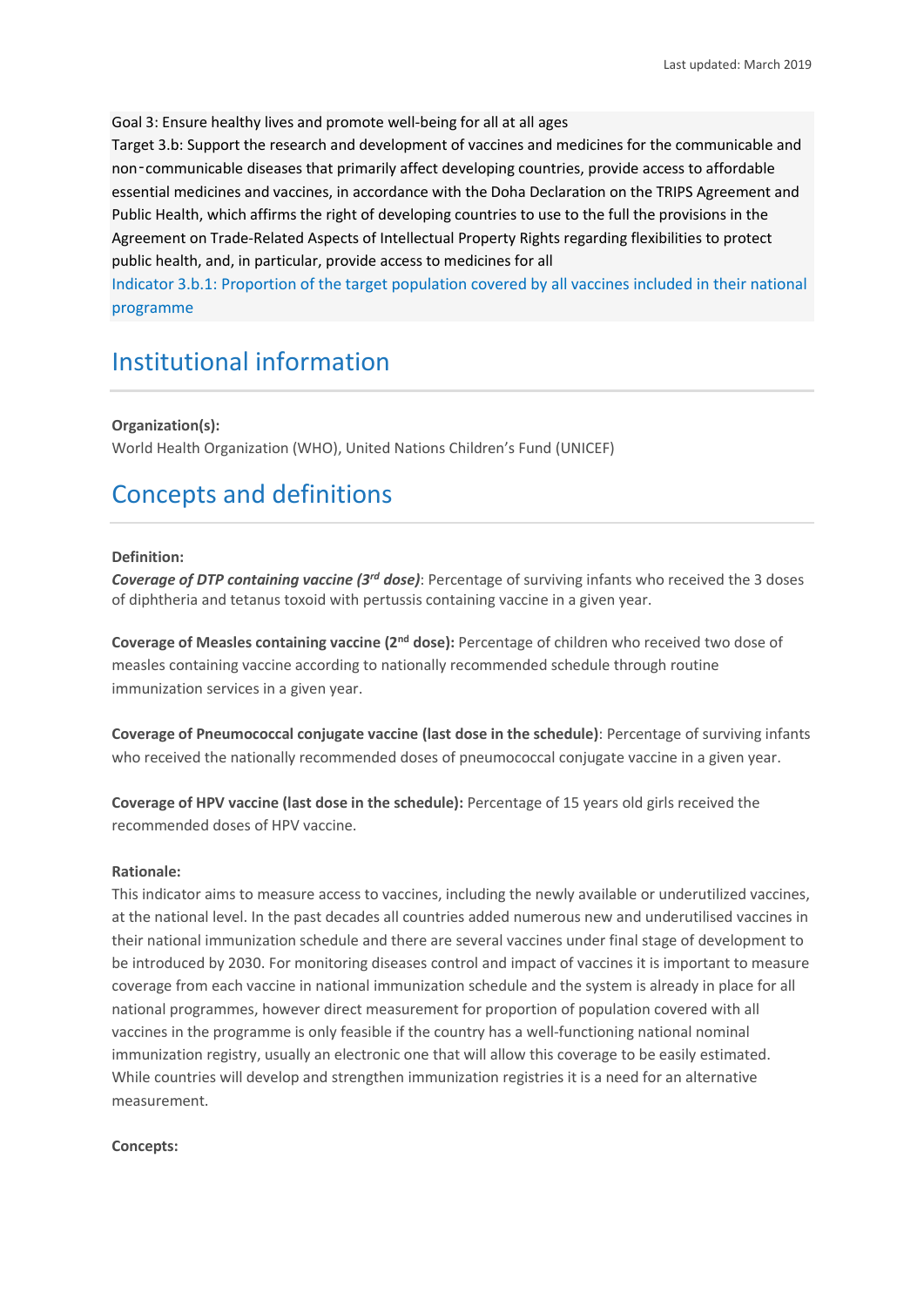In accordance with its mandate to provide guidance to Member States on health policy matters, WHO provides global vaccine and immunization recommendations for diseases that have an international public health impact. National programmes adapt the recommendations and develop national immunization schedules, based on local disease epidemiology and national health priorities. National immunization schedules and number of recommended vaccines vary between countries, with only DTP polio and measles containing vaccines being used in all countries.

The target population for given vaccine is defined based on recommended age for administration. The primary vaccination series of most vaccines are administered in the first two years of life.

*Coverage of DTP containing vaccine* measure the overall system strength to deliver infant vaccination **Coverage of Measles containing vaccine** ability to deliver vaccines beyond first year of life through routine immunization services.

**Coverage of Pneumococcal conjugate vaccine**: adaptation of new vaccines for children **Coverage of HPV vaccine:** life cycle vaccination

#### **Comments and limitations:**

The rational to select a set of vaccines reflects the ability of immunization programmes to deliver vaccines over the life cycle and to adapt new vaccines. Coverage for other WHO recommended vaccines are also available and can be provided.

Given that HPV vaccine is relatively new and vaccination schedule varies from countries to country coverage estimate will be made for girls vaccinated by ag 15 and at the moment data is limited to very few countries therefore reporting will start later.

## Methodology

#### **Computation Method:**

WHO and UNICEF jointly developed a methodology to estimate national immunization coverage form selected vaccines in 2000. The methodology has been refined and reviewed by expert committees over time. The methodology was published and reference is available under the reference section. Estimates time series for WHO recommended vaccines produced and published annually since 2001. The methodology uses data reported by national authorities from countries administrative systems as well as data from immunization or multi indicator household surveys.

#### **Disaggregation:**

Geographical location, i.e. regional and national and potentially subnational estimates

#### **Treatment of missing values:**

#### • At country level

The first data point is the first reporting year after vaccine introduction. When country data are not available interpolation is used between 2 data points and extrapolation from the latest available data point.

• At regional and global levels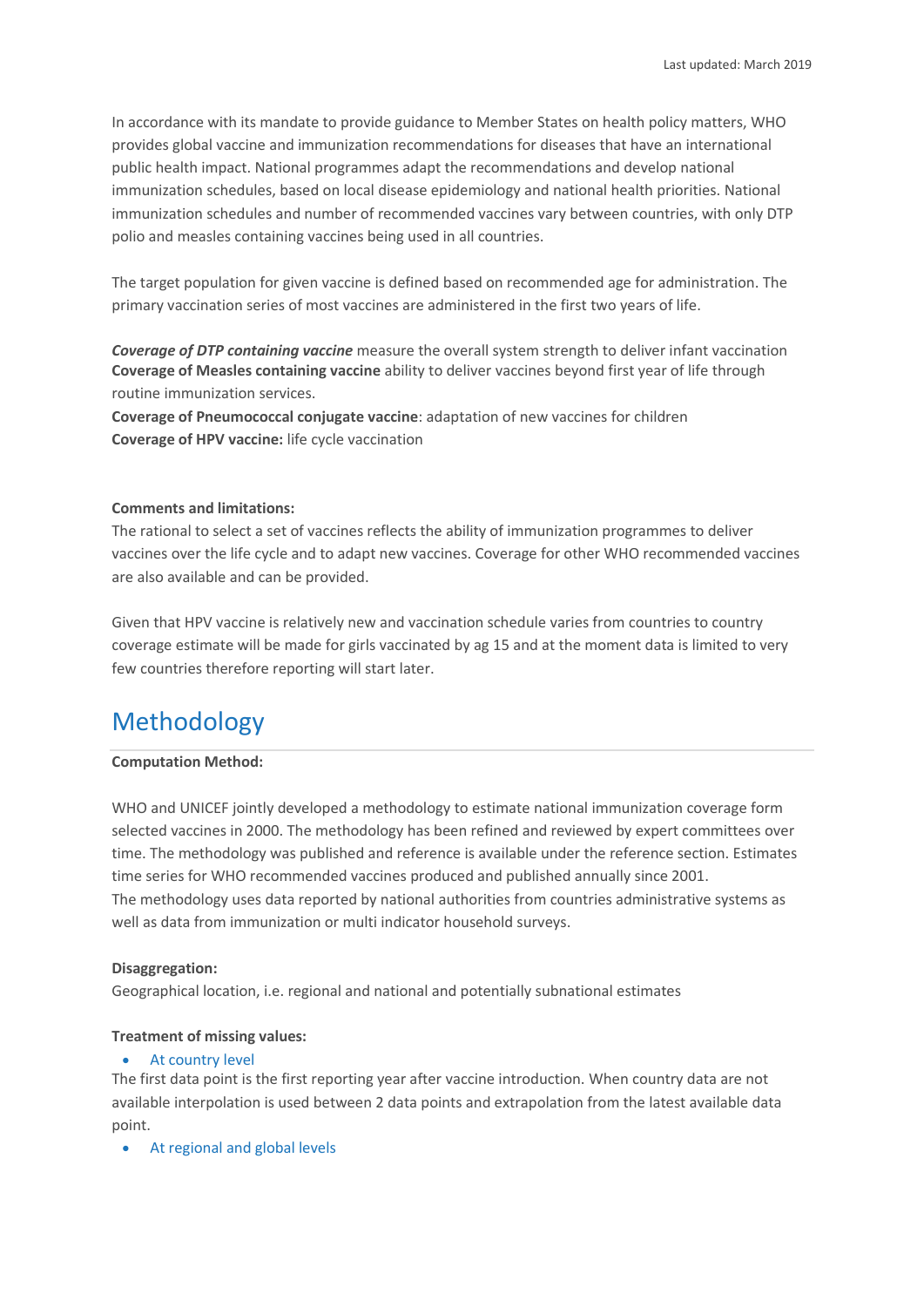Any needed imputation is done at country level. These country values can then be used to compute regional and global ones.

#### **Regional aggregates:**

Weighted average of the country-level coverage rates where the weights are the country target population sizes based on World Population Prospects: 2017 revision from the UN Population Division. All countries from the region are included.

#### **Sources of discrepancies:**

Countries often relay on administrative coverage data, while WHO and UNICEF review and assess data from different sources including administrative systems and surveys. Differences between country produced and international estimates are mainly due to differences between coverage estimates from administrative system and survey results.

In case the vaccine is not included in national immunization schedule the coverage from private sector will not be reflected.

### Data Sources

#### **Description:**

National Health Information Systems or National Immunization systems National immunization registries High quality household surveys with immunization module (e.g. DHS, MICS, national in-country surveys)

#### **Collection process:**

Annual data collection through established mechanism. Since 1998, in an effort to strengthen collaboration and minimize the reporting burden, WHO and UNICEF jointly collect information through a standard questionnaire (the Joint Reporting Form) sent to all Member States [http://www.who.int/immunization/monitoring\\_surveillance/routine/reporting/en/](http://www.who.int/immunization/monitoring_surveillance/routine/reporting/en/)

### Data Availability

#### **Description:**

Coverage data for different vaccines are collected annually and reviewed by WHO and UNICEF inter agency expert group and estimates made for each country and each year. Data are published both on WHO and UNICFF web sites.

[http://www.who.int/immunization/ monitoring\\_surveillance/routine/coverage/en/index4.html](http://www.who.int/immunization/%20monitoring_surveillance/routine/coverage/en/index4.html) <http://www.data.unicef.org/child-health/immunization>

#### Coverage for 2017

|                                       | DTP3 | MCV <sub>2</sub> | PCV <sub>3</sub> |
|---------------------------------------|------|------------------|------------------|
| Global                                | 85%  | 67%              | 44%              |
| Australia and New Zealand             | 95%  | 92%              | 94%              |
| <b>Central Asia and Southern Asia</b> | 87%  | 75%              | 24%              |
| Eastern Asia and South-eastern Asia   | 94%  | 90%              | 14%              |
| Latin America & the Caribbean         | 89%  | 67%              | 77%              |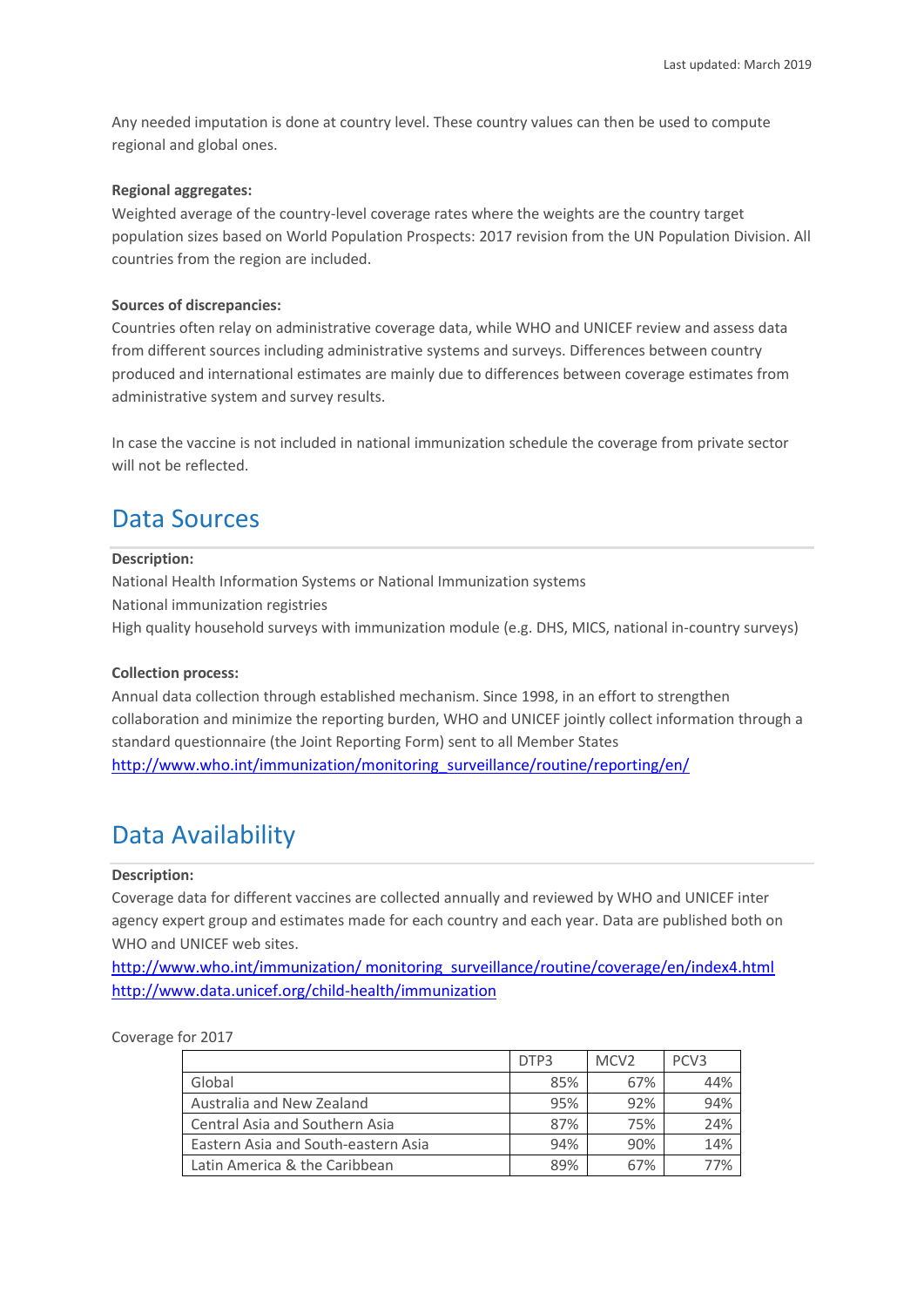| Northern America and Europe            | 93% | 91% | 74% |
|----------------------------------------|-----|-----|-----|
| Oceania                                | 84% | 58% | 75% |
| Sub-Saharan Africa                     | 72% | 23% | 66% |
| Western Asia and Northern Africa (M49) | 88% | 84% | 58% |

# Calendar

**Data collection:**

Annual data collection March-May each year. Country consultation June each year

#### **Data release:**

15 July each year for time series 1980 – release year -1. (in July 2018 estimates from 1980-2017)

## Data providers

Ministries of Health, Immunization programmes

## Data compilers

WHO and UNICEF

### References

**URL:**

**[http://www.who.int/immunization/monitoring\\_surveillance/routine/coverage/en/index4.html](http://www.who.int/immunization/monitoring_surveillance/routine/coverage/en/index4.html) <https://www.unicef.org/immunization/>**

#### **References:**

Burton A, Monasch R, Lautenbach B, Gacic-Dobo M, Neill M, Karimov R, Wolfson L, Jones G, Birmingham M. WHO and UNICEF estimates of national infant immunization coverage: methods and processes. Bull World Health Organ. 2009;87(7):535-41.Available at: [http://www.who.int/bulletin/volumes/87/7/08-](http://www.who.int/bulletin/volumes/87/7/08-053819/en/) [053819/en/](http://www.who.int/bulletin/volumes/87/7/08-053819/en/)

Burton A, Kowalski R, Gacic-Dobo M, Karimov R, Brown D. A Formal Representation of the WHO and UNICEF Estimates of National Immunization Coverage: A Computational Logic Approach. PLoS ONE 2012;7(10): e47806. doi:10.1371/journal.pone.0047806. Available at: <http://www.ncbi.nlm.nih.gov/pmc/articles/PMC3485034/pdf/pone.0047806.pdf>

Brown D, Burton A, Gacic-Dobo M, Karimov R An Introduction to the Grade of Confidence in the WHO and UNICEF Estimates of National Immunization Coverage The Open Public Health Journal, 2013, 6, 73- 76. Available at[: http://www.benthamscience.com/open/tophj/articles/V006/73TOPHJ.pdf](http://www.benthamscience.com/open/tophj/articles/V006/73TOPHJ.pdf)